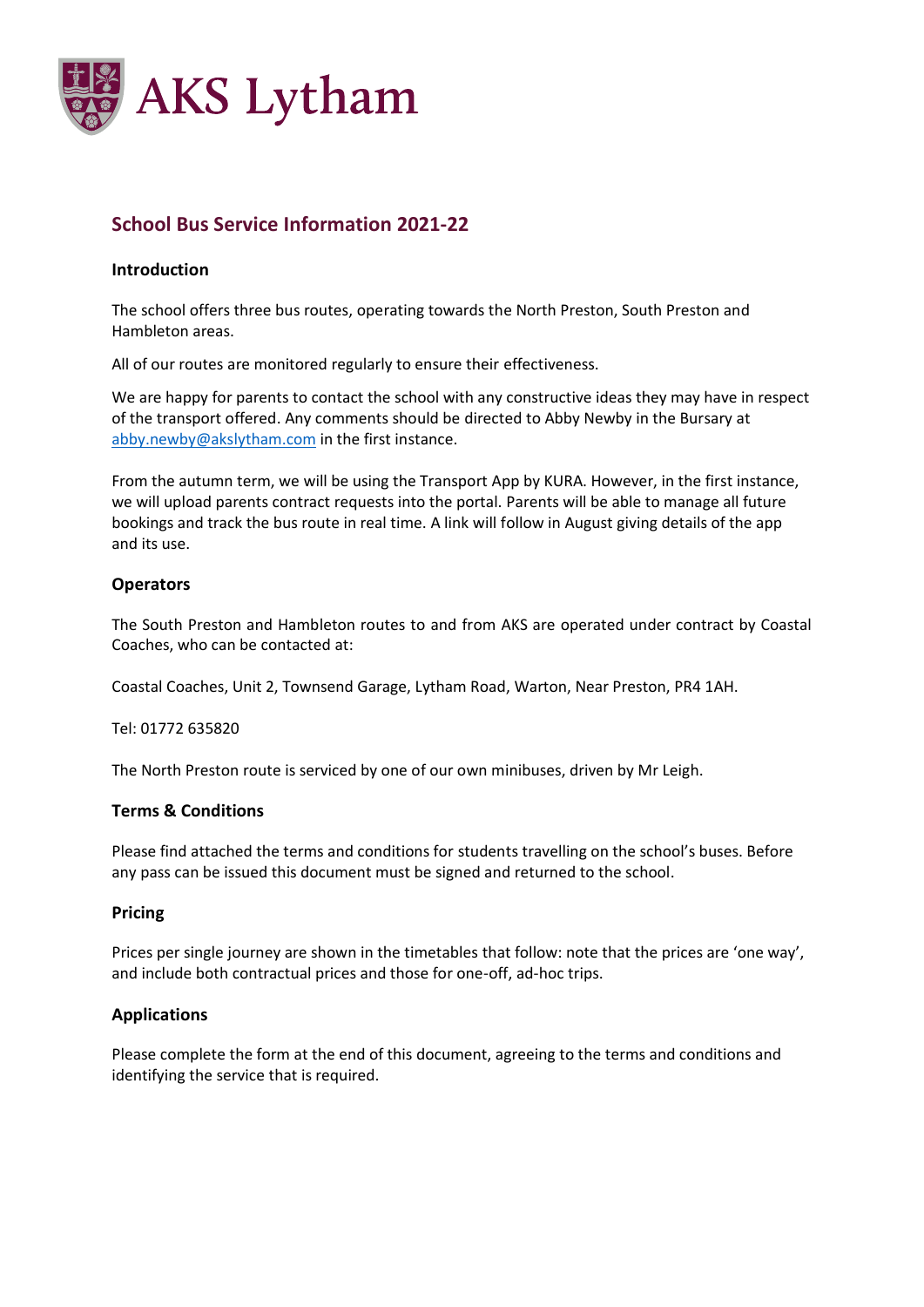# **Bus Timetable and Pricing: Hambleton Route**

| <b>Inward</b><br>Journey | <b>Outward</b><br>Journey |                                                                    | <b>Price per Trip</b><br>(contract) | <b>Price per Trip</b><br>(ad hoc) |
|--------------------------|---------------------------|--------------------------------------------------------------------|-------------------------------------|-----------------------------------|
| 8.35am                   | 4.15pm                    | <b>AKS Lytham</b>                                                  |                                     |                                   |
| 8.30am                   | 4.20pm                    | Clifton Drive North / Norwood Road                                 | £2.45                               | £2.70                             |
| 8.29am                   | 4.28pm                    | Armfield Academy                                                   | £2.74                               | £3.01                             |
| 8.19am                   | 4.33pm                    | Rectory Road Bus Stop on Waterloo Road                             | £2.89                               | £3.18                             |
| 8.14am                   | 4.35pm                    | Oxford Square outside Domino's Pizza                               | £2.92                               | £3.21                             |
| 8.12am                   | 4.37pm                    | Mini roundabout at the end of Stanley Park                         | £3.00                               | £3.30                             |
| 8.10am                   | 4.38pm                    | <b>Blackpool Cricket Club</b>                                      | £3.06                               | £3.37                             |
| 8.08am                   | 4.39pm                    | No. 4 Pub                                                          | £3.11                               | £3.42                             |
| 8.05am                   | 4.40pm                    | Victoria Hospital Bus Layby                                        | £3.22                               | £3.54                             |
| 8.03am                   | 4.42pm                    | Newton Arms, corner of Normoss Road and Staining Road              | £3.32                               | £3.65                             |
| 8.00am                   | 4.45pm                    | Miller + Carter Pub                                                | £3.40                               | £3.74                             |
| 7.57am                   | 4.48pm                    | Hardhorn Road / Lowick Drive                                       | £3.64                               | £4.00                             |
| 7.55am                   | 4.50pm                    | Hardhorn Road 1 <sup>st</sup> Bus Stop                             | £3.70                               | £4.07                             |
| 7.52am                   | 4.53pm                    | <b>Bus Station, Queensway Poulton</b>                              | £3.74                               | £4.11                             |
| 7.49am                   | 4.57pm                    | Castle Gardens, Poulton Road/ 1st Bus Stop Fleetwood Road Carleton | £3.86                               | £4.25                             |
| 7.46am                   | 4.59pm                    | 2 <sup>nd</sup> Bus Stop on Fleetwood Road Carleton                | £3.89                               | £4.28                             |
| 7.42am                   | 5.03pm                    | River Wyre Hotel                                                   | £4.15                               | £4.57                             |
| 7.37am                   | 5.08pm                    | Shard Bridge Inn                                                   | £4.32                               | £4.75                             |
| 7.30am                   | 5.13pm                    | Mill Lane, Hambleton                                               | £4.45                               | £4.90                             |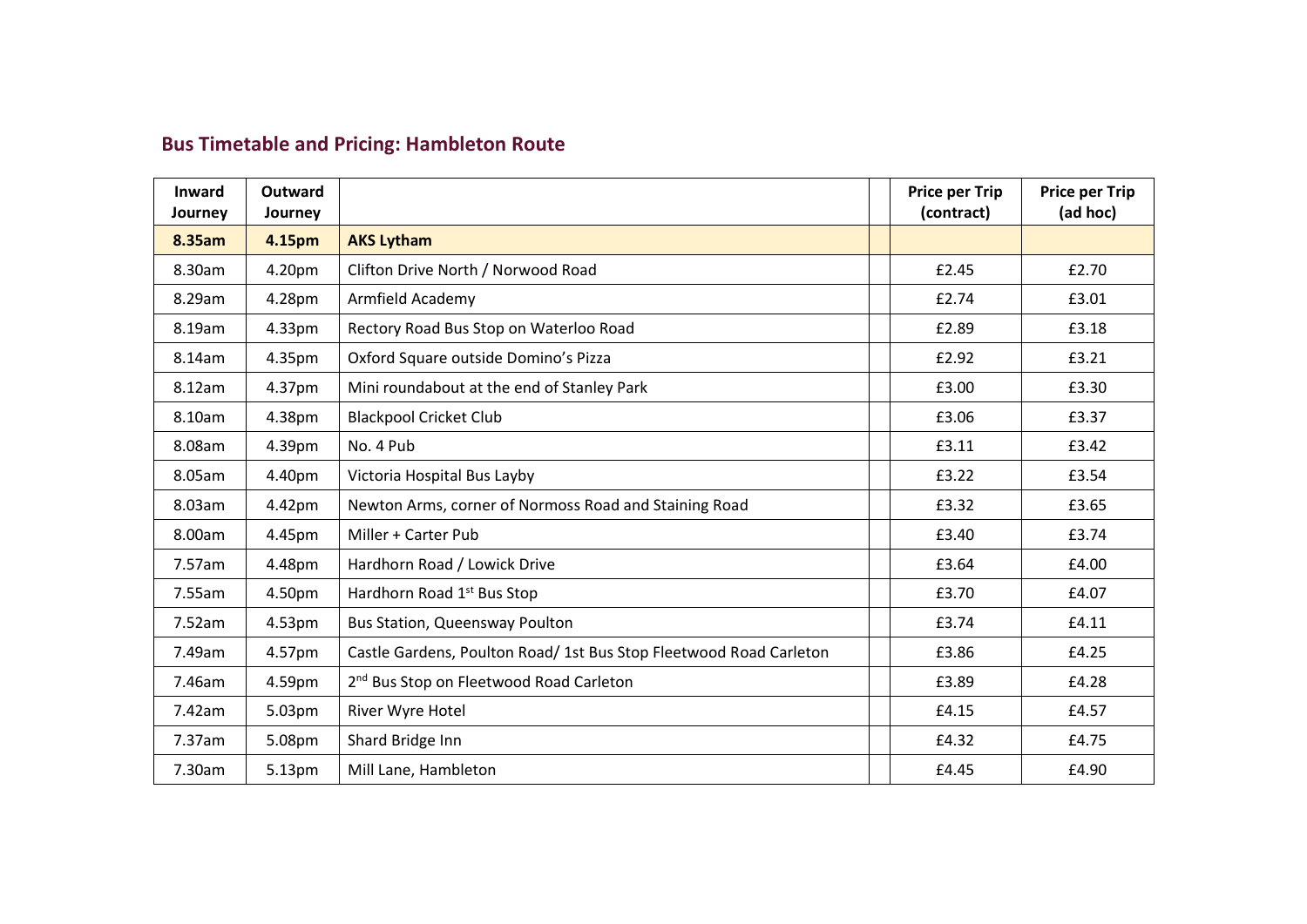# **Bus Timetable and Pricing: North Preston Route**

| <b>Inward</b><br>Journey | <b>Outward</b><br>Journey |                                                              | <b>Price per Trip</b><br>(contract) | <b>Price per Trip</b><br>(ad hoc) |
|--------------------------|---------------------------|--------------------------------------------------------------|-------------------------------------|-----------------------------------|
| 8.40am                   | 4.15pm                    | <b>AKS Lytham</b>                                            |                                     |                                   |
| 8.30am                   | 4.25pm                    | <b>Grand Manor Drive, Cypress Point</b>                      | £2.29                               | £2.52                             |
| 8.20am                   | 4.35pm                    | LIDL Bus Stop, Preston New Road, Saltcoates                  | £2.73                               | £3.00                             |
| 8.15am                   | 4.40pm                    | The Clifton Arms, Lytham Rd, Warton                          | £2.98                               | £3.28                             |
| 8.10am                   | 4.45pm                    | War Memorial, Lytham Road, Freckleton                        | £3.39                               | £3.73                             |
| 8.02am                   | 4.53pm                    | Lea Police Station, B/pool Rd                                | £3.96                               | £4.36                             |
| 7.55am                   | 5.00pm                    | Tanterton Hall Road, Ingol (Golf Club                        | £4.38                               | £4.82                             |
| 7.50am                   | 5.05pm                    | Opp Parklands Drive (stop just before Lightfoot Lane lights) | £4.65                               | £5.12                             |
| 7.45am                   | 5.10pm                    | Black Bull Pub, Garstang Rd                                  | £4.69                               | £5.16                             |
| 7.42am                   | 5.13pm                    | Harris Institute, Garstang Rd                                | £4.77                               | £5.25                             |
| 7.40am                   | 5.15pm                    | Watling Street / Garstang Road, Fulwood                      | £4.83                               | £5.31                             |
| 7.38am                   | 5.17pm                    | Watling Street/Sharoe Green                                  | £4.89                               | £5.38                             |
| 7.37am                   | 5.18pm                    | <b>Fulwood Barracks (Garrison Pub)</b>                       | £4.95                               | £5.45                             |
| 7.32am                   | 5.23pm                    | Longsands Way/Anderton Way (Tesco)                           | £5.13                               | £5.64                             |
| 7.25am                   | 5.30pm                    | The Plough, Grimsargh                                        | £5.48                               | £6.03                             |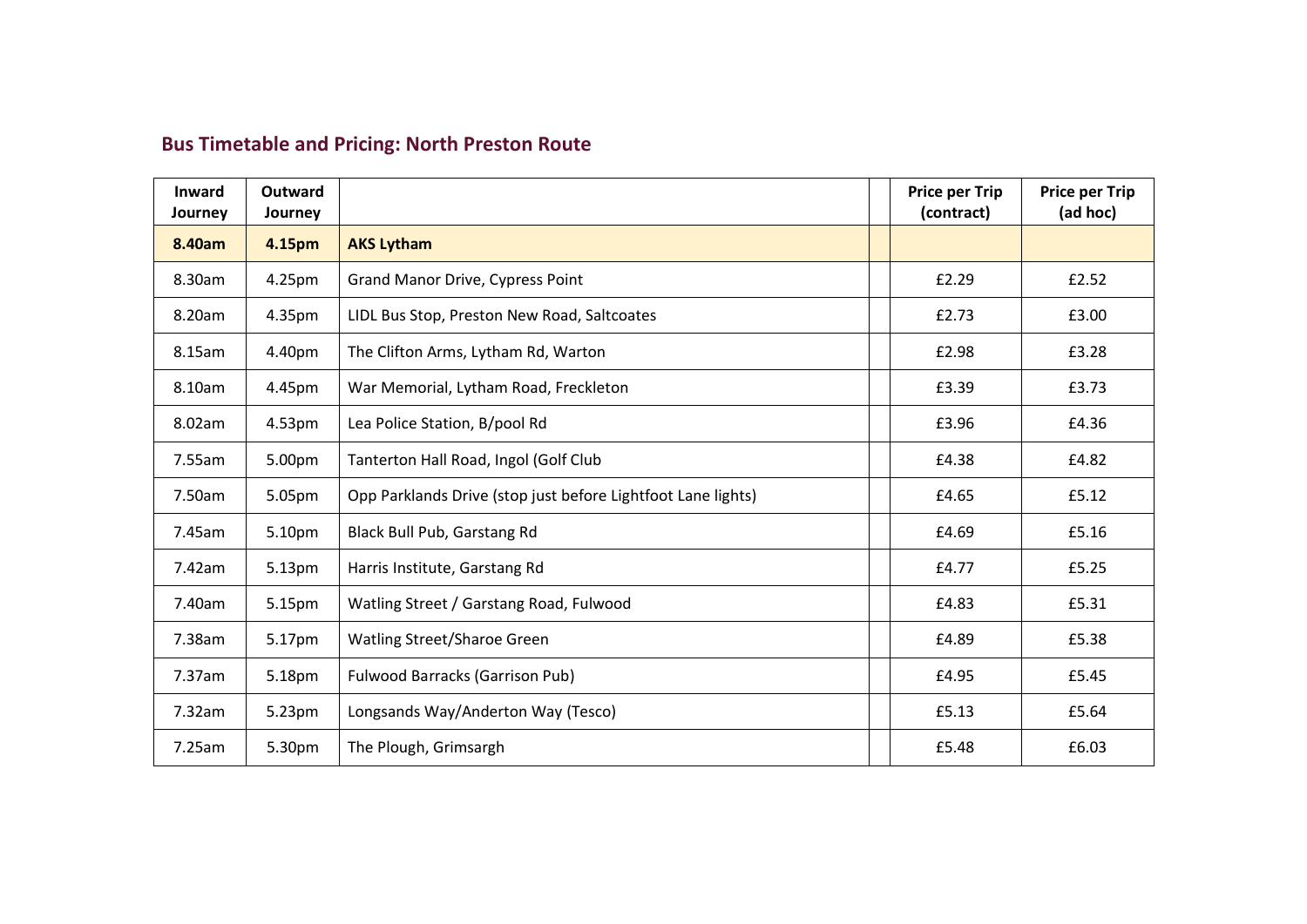| <b>Inward</b><br>Journey | Outward<br>Journey |                                                       | <b>Price per Trip</b><br>(contract) | <b>Price per Trip</b><br>(ad hoc) |
|--------------------------|--------------------|-------------------------------------------------------|-------------------------------------|-----------------------------------|
| 8.40am                   | 4.15pm             | <b>AKS Lytham</b>                                     |                                     |                                   |
| 8.30am                   | 4.25pm             | South Street, Lytham                                  | £2.53                               | £2.78                             |
| 8.20am                   | 4.35pm             | Ribby Road/Bryning Lane, Wrea Green (Grapes)          | £3.01                               | £3.31                             |
| 8.19am                   | 4.36pm             | Ribby Road/Willow Drive, Wrea Green                   | £3.05                               | £3.36                             |
| 8.15am                   | 4.40pm             | Wesham Old Fire Station (opposite Wyre Street)        | £3.29                               | £3.62                             |
| 8.10am                   | 4.45pm             | Dowbridge, Kirkham                                    | £3.60                               | £3.96                             |
| 8.05am                   | 4.50pm             | Blackpool Road, Newton with Scales, Nr Kirkham        | £3.74                               | £4.11                             |
| 7.58am                   | 4.59pm             | Lea Police Station                                    | £4.22                               | £4.64                             |
| 7.54am                   | 5.03pm             | Tulketh Road/Winmarleigh Road, Ashton                 | £4.38                               | £4.82                             |
| 7.45am                   | 5.12pm             | Liverpool Road / Blashaw Lane Penwortham              | £4.73                               | £5.20                             |
| 7.38am                   | 5.19pm             | Anchor Inn, Liverpool Road, Hutton                    | £4.89                               | £5.38                             |
| 7.33am                   | 5.24pm             | Croft Bakery, Liverpool Road/Hall Lane, Walmer Bridge | £5.13                               | £5.64                             |
| 7.25am                   | 5.32pm             | New Longton, Station Rd / Moor Field                  | £5.50                               | £6.05                             |
| 7.15am                   | 5.42pm             | Pleasant Retreat Pub, Watkins Lane, Lostock Hall      | £5.80                               | £6.38                             |

## **Bus Timetable and Pricing: South Preston Route**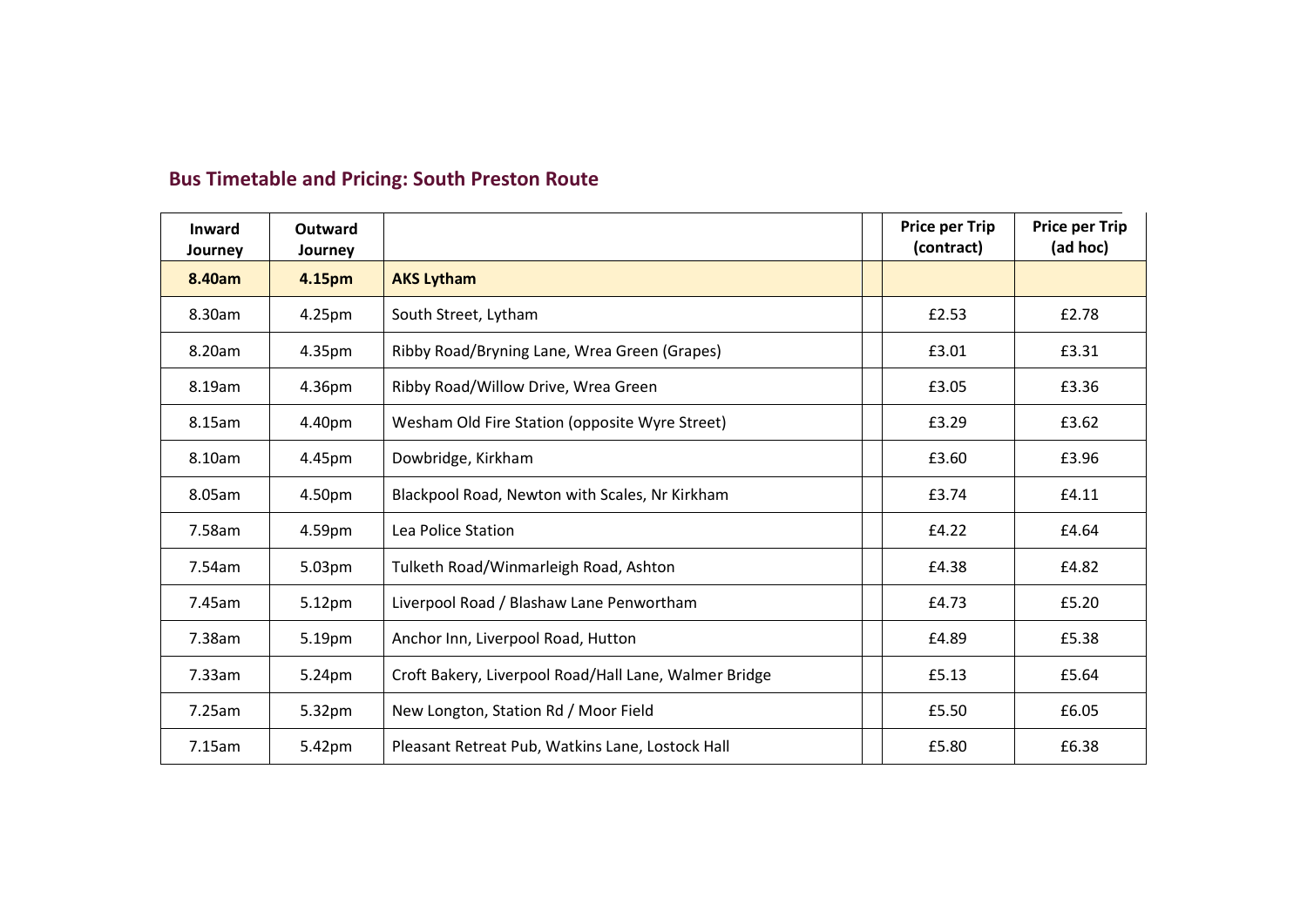

## **Application Form for School Bus Transport**

### **Terms and Conditions**

### **Please read the terms and conditions below and, once completed, return the form to the School Reception as soon as possible, completing** *one form per child.*

The service provided by an external contractor on behalf of AKS is intended to be safe, reliable, friendly and efficient. In the interests of all who use the bus service we ask you to read and sign the following to ensure these standards are maintained.

Good standards of behaviour and manners are expected at all times. Students **must:**

- Wear seatbelts at all times.
- Co-operate with, and obey, the driver and/or member of staff at all times.
- Keep the bus clean no eating and drinking on buses, coaches or minibuses.
- Ensure that any belongings are kept out of the aisle; large items may only be transported with the driver's permission.
- Arrive at the bus stop 5 minutes before the bus is due.
- Behave in an orderly manner whilst waiting for the bus.
- Get on and off the bus in an orderly manner.
- Take only their regularly assigned bus at all times.
- Carry the bus pass issued at the start of the academic year and show the pass as required to the driver or other school official on request.

Additional guidance:

- School rules apply whilst travelling on school buses or buses hired by the school.
- Single-seat belts must not be worn by more than one person.
- On no account should three children be seated on a double seat
- Students responsible for damage to vehicles should expect to be charged for repairs.

Any reports from the bus drivers of unsuitable behaviour will be taken seriously and may result in the withdrawal of a student's pass.

Note that:

- The driver has no authority whatsoever to divert from his route and must not be asked to do so
- Priority is given to those students with termly contracts over occasional users
- The driver only has authority to take as his passengers those students in possession of their own current bus pass
- Half a term's notice must be given to cancel the contract, therefore notice must be given on the first day of each half term, for the following half term